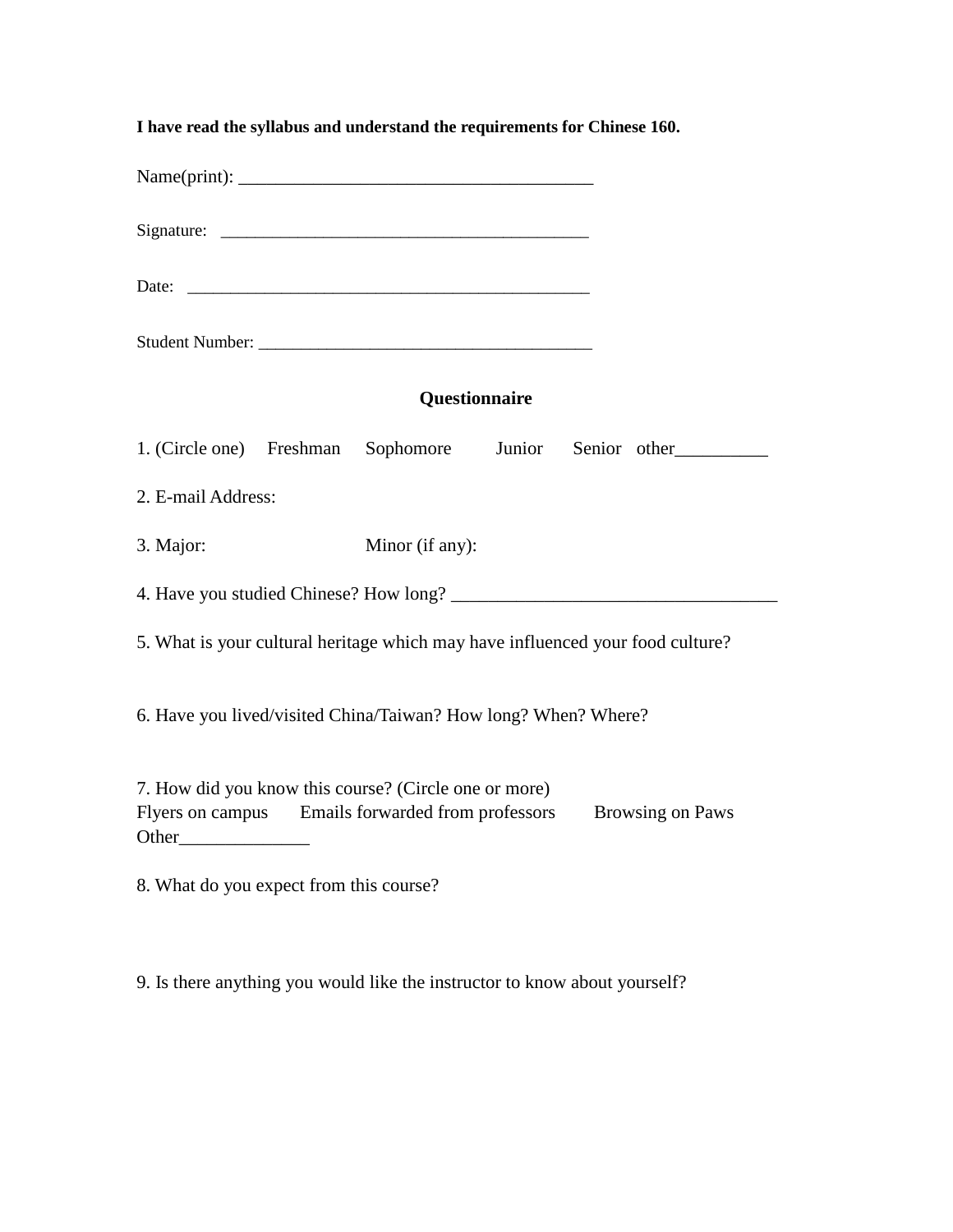# **Chinese 160: A Taste of China**

# **Learning Chinese Culture and Society through Cuisine**

### **I. COURSE INFORMATION**

| <b>Instructors:</b>  | <b>Xiaorong Wang</b>               |
|----------------------|------------------------------------|
| Office:              | Curtin 815                         |
| E-mail:              | wang55@uwm.edu                     |
| Phone:               | 414-229-2492                       |
| Office Hours:        | TBD                                |
| <b>Meeting Time:</b> | Tuesdays and Thursdays 4:00-5:15pm |
| <b>Classroom:</b>    | Curtin 219                         |

#### **Texts and Materials:**

CULINARIA CHINA: Country. Cuisine. Culture By Kathrin Schlotter and Elke Spielmanns-Rome Publisher: hf ULLMANN ISBN-10: 3833149957 ISBN-13: 978-3-8331-4995-5 Price :\$39.99 \*All articles and media from outside the textbook will be available for download or linked on the Content page of the course D2L site.

### **Prerequisite:** NONE

### **II. COURSE DESCRIPTION**

This course will explore Chinese culture primarily through the study of Chinese cuisine. Food is a lens through which we can learn more about Chinese geography, philosophy, and religions because food has been historically important to Chinese life. Students will discover the uniqueness of Chinese cuisine through various class activities and assignments that focus on food practices, views about food, and the role of cuisine in daily life. This class will make use of discussions, projects, readings, and films to engage students with issues related to food and society and introduce them to Chinese cuisine.

### **FOOD ALLERGIES**

 Since we will actually taste real Japanese foods, our utmost concern is food allergies. The 8 major food allergens identified by Food Allergen Labeling and Consumer Protection Act are: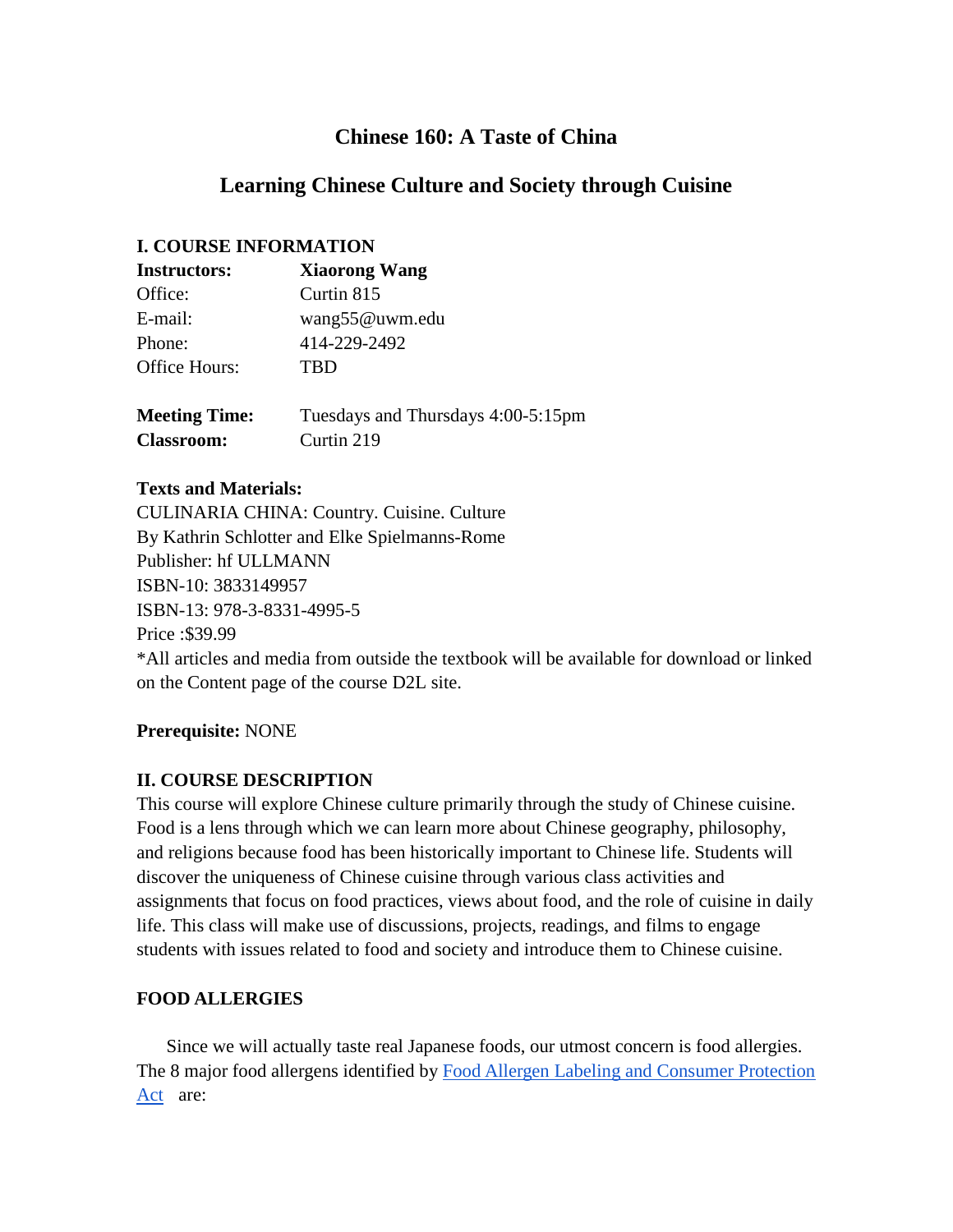1. Milk 2. Eggs 3. Fish (e.g. bass, flounder, cod) 4. Crustacean shellfish (e.g. crab, lobster, shrimp)5. Tree nuts (e.g. almonds, walnuts, pecans) 6. Peanuts 7. Wheat 8. Soybeans

If you have known food allergies or food intolerance, please let the instructor know and refrain from tasting certain foods that you are allergic to. You will also encounter some unfamiliar foods that you have never eaten before. So if you suspect allergies judging from your own experience, again please do not try those foods either. Ingredients will be disclosed as much as possible, so it is up to you to decide whether you try or not.

 Also, if you don't have allergies, but if you prefer not to try certain foods, you do not have to try them either. Throughout the course our ultimate goal is our HEALTH.

## **III. COURSE OBJECTIVES**

Our goal is to achieve a better and deeper understanding of Chinese cuisine and culture. Upon successful completion of this course, students will be able to:

- 1) learn about the history, geography and culture of China using cuisine as a lens;
- 2) describe cuisine found in multiple regions of China;
- 3) make connections between Chinese cuisine and its history, geography, traditions, etc;
- 4) expand sociological vision and personal horizons;
- 5) analyze the role of cuisine in culture.

# **IV. HUMANITIES GER RATIONALE**

By definition, UWM GER courses in the humanities "investigate human constructs and values (and) are concerned with questions, issues, and concepts basic to the formation of character and the establishment of values in a human context." This course carries GER Humanities status; therefore, in addition to the course outcomes listed above, the following Humanities GER outcomes apply.

Upon successful completion of this course, students will be able to:

# *1) identify the formation, traditions, and ideas essential to major bodies of historical, cultural, literary, or philosophical knowledge.*

Course readings and video materials represent a variety of perspectives and different eras and are drawn from investigations into Chinese cuisine, contemporary news and events, and Chinese society. They include readings on Chinese history, geography, traditions, religion, and philosophy as they relate to Chinese cuisine. Students will explore both intellectual and practical fields and analyze Chinese culture by learning the history and traditions associated with food. In addition, students will make comparisons between regional cuisines.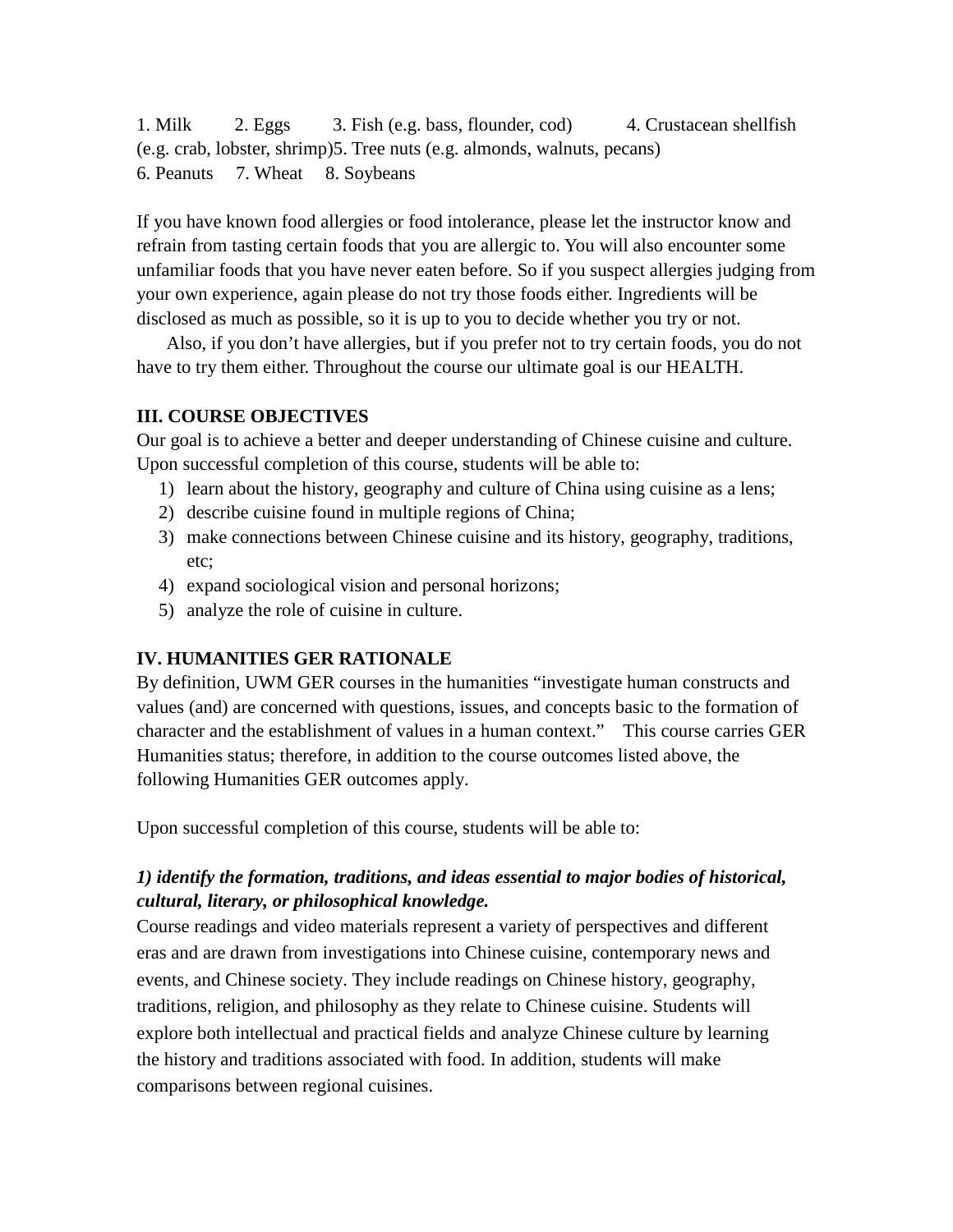# *3) apply diverse humanistic theories or perspectives to other branches of knowledge or to issues of universal human concern.*

Students will gain a better and deeper understanding of Chinese history, geography, traditional Chinese medicine, philosophy, and religions by looking through Chinese cuisine as a lens. Students will examine many of the issues related to their own modern society and the way it deals with food by applying what they learn from Chinese food and cuisine.

#### **\*Assessment of Humanities GER outcomes:**

The above outcomes will be assessed when students complete mid-term and final projects, as well as a final paper.

For the mid-term project, students will select a region in China and investigate its local history, religion, traditions, geography, and cultural influences on cuisine.

At the end of the semester, students will prepare a big meal with dishes from the selected region. The meal will consist of an appetizer, two main courses, and soup. After conducting personal research and locating several additional secondary sources, students will plan and make the meal based on Chinese traditions and add personal modifications. Students will photograph or film the process of making the meal. In the presentation and the final paper composed from the presentation, students will explain the design of the dishes, the influence of history, religion, and geography on the food, provide cultural reflections, and consider medical properties of the ingredients.

Students will be provided with a rubric evaluating the achievement of each outcome at the time that the project is assigned.

# **V. UW SYSTEM SHARED LEARNING GOALS**

This course will allow students to attain the following UW System Shared Learning Goals:

### *3. Effective Communication Skills including listening, speaking, reading, writing, and information literacy.*

When completing the aforementioned term paper and presentations, students will be instructed to follow guidelines that reinforce basic writing and presentational skills. Reading and information literacy skills will be demonstrated as students locate, analyze, and submit secondary sources for approval before writing. As classmates present their findings, the class will engage in a note-taking assignment that will require active listening and interpretation. For each term paper, presentation, and note-taking assignments, students will be graded according to rubrics that evaluate communication skills as well as other criteria.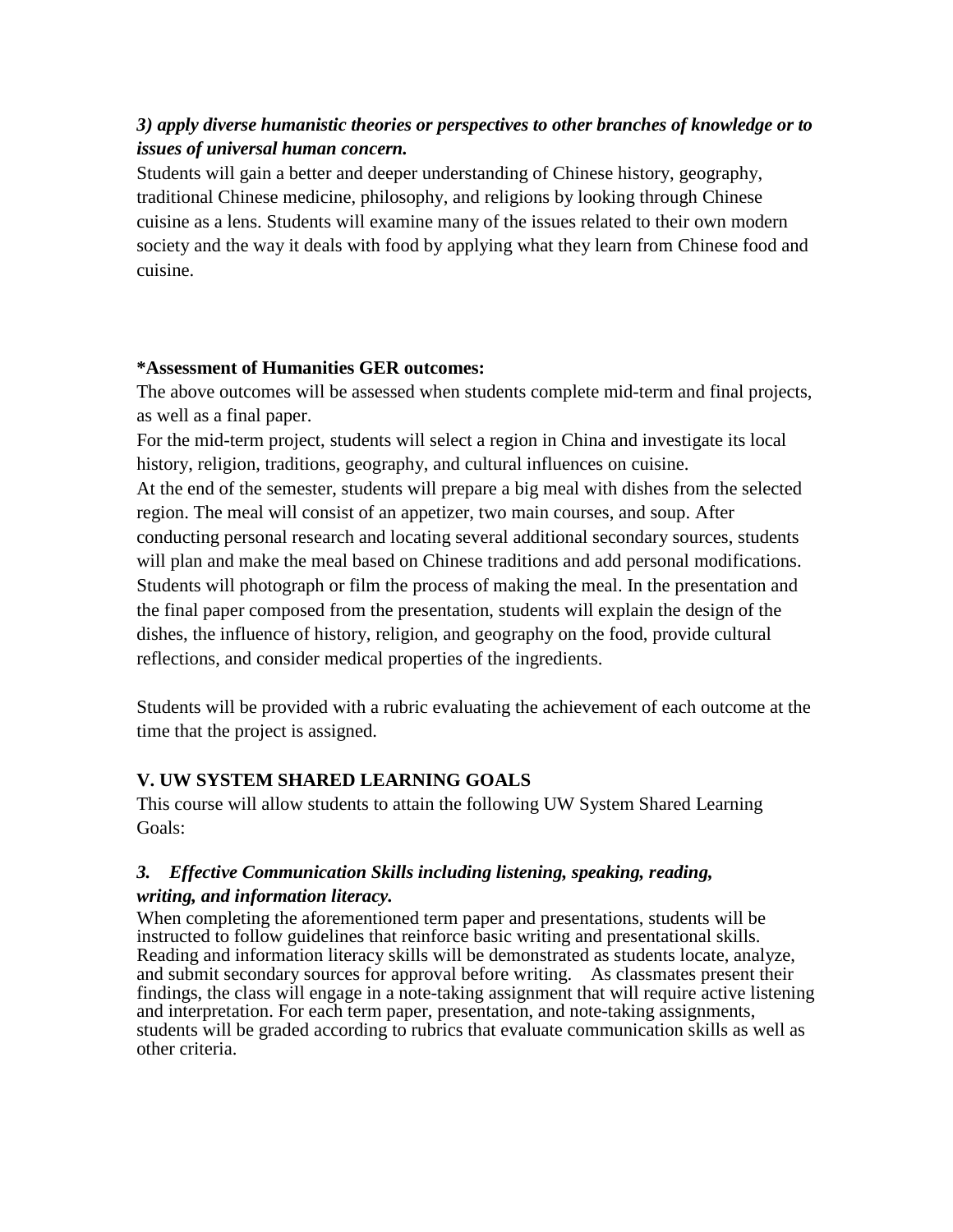#### **VI. CLASS REQUIREMENTS**

#### **1. Attendance & Participation:**

Attendance is mandatory. Tardiness for any class period will result in 2 points being deducted from the daily attendance & participation grade. Informing the instructor of your reason for not coming to class does not mean that you are automatically excused. Each unexcused absence will result in 5 points deducted from the 10-point weekly attendance & participation grade.

Valid excuses for absences include student illness, serious illness or death in the immediate family, religious holidays, participation in authorized field trips and athletic contests, and paper presentations at academic conferences or job interviews. Students are obligated to inform the instructor of these circumstances as soon as they can through email notification.

Attendance and class participation will be graded based on the following scale:

| For frequent, lively, and informed discussion:  | 10 points  |
|-------------------------------------------------|------------|
| For informed participation in discussion:       | 8.5 points |
| For minimal participation in discussion:        | 7 points   |
| For unwillingness to participate in discussion: | 5 points   |
| For an unexcused absence:                       | 0 points   |

**2. Preparation:** You are expected to be well prepared for each lesson **BEFORE** class so that class time can be fully utilized for discussion at the desired pace.

Statement of time investment by the average student: On average, students should spend 48 hours per credit per semester on in-class activities and activities outside of the classroom (i.e., approx. 144 hours for a 3-credit course).

| Total Hours: 3 credits x 48 hours               | $= 144$ hours  |
|-------------------------------------------------|----------------|
| In Class: 150 minutes x 15 weeks                | $=$ 37.5 hours |
| Reading/Viewing Course Materials: 2x class time | $= 75$ hours   |
| Taking Quizzes: 5 minutes x 30 periods          | $= 2.5$ hours  |
| Working on Presentations/Assignments            | $= 29$ hours   |

### **3. Quizzes &Weekly Assignments:**

**Quizzes** At the beginning of each class, there will be a quiz on daily content comprised of multiple choice and fill-in-the-blank questions. The purpose of quizzes is to make sure students preview the daily reading assignments.

**Weekly Assignments** At the end of each week, the teacher will present reflection questions based on the content discussed during the previous class periods that week. Students will be required to respond to the topic on the course D2L Discussion board. All homework and assignments must be completed on or before the due date as indicated in the weekly schedule. Two points will be deducted for each day that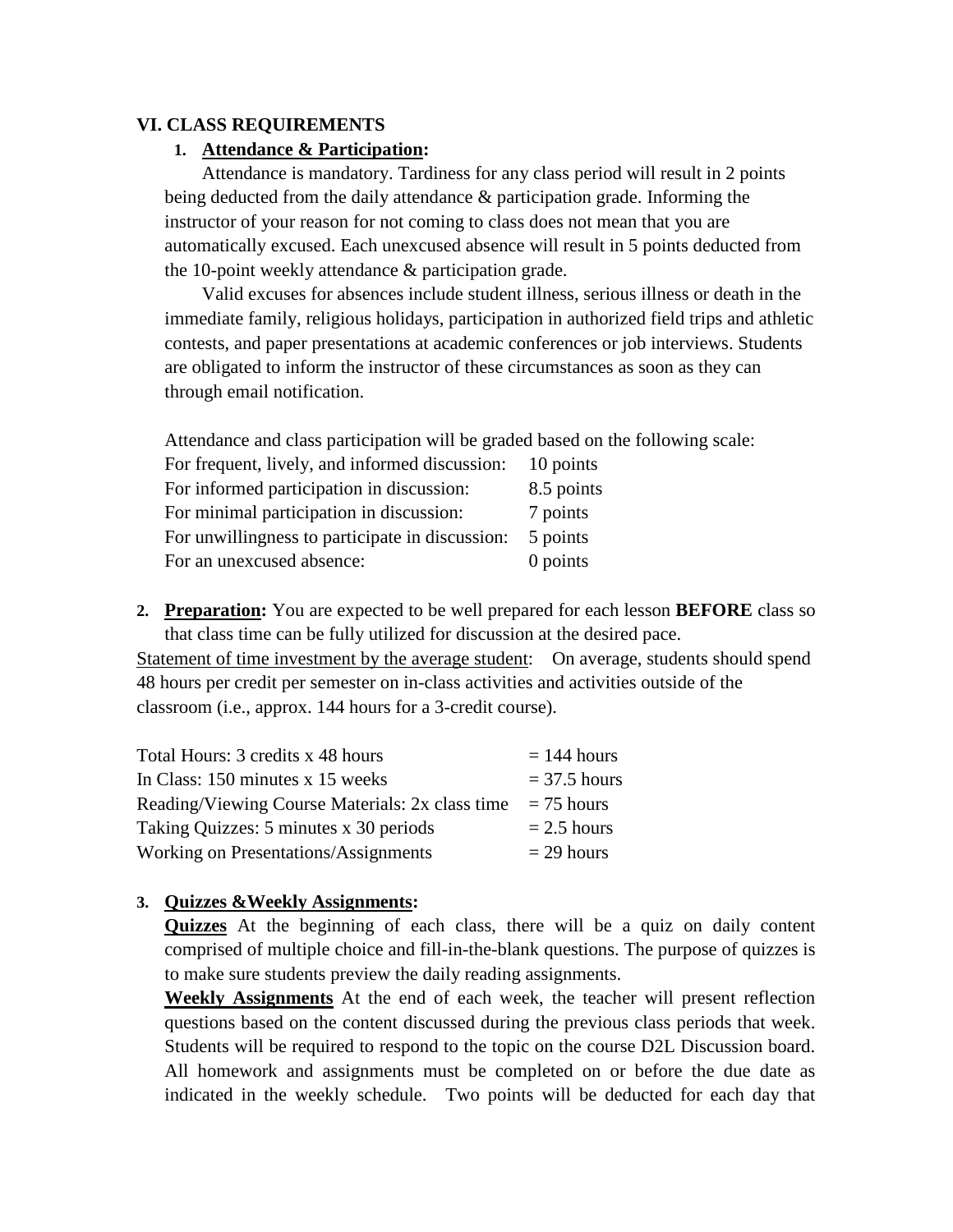homework is turned in late. Homework or writing assignments turned in one week later than the due date will not be accepted or graded. All deadlines will be strictly enforced.

- **4. Chinese Regional Cuisine Group Project**: During the semester, students will work with multiple classmates on a Chinese regional cuisine project. Each group will introduce and lead discussion on a particular city and its cuisine from the provinces learned in the class. The presentation should include a brief introduction of history and geography, culinary facts and analysis of certain cultural influences; presenters should raise questions for class discussion and conduct class discussion. Specific instructions will be given prior to the presentation week.
- **5. Final Project:** The final project will be a research project consisting of a group presentation and an individual research essay. For the presentation, each group will be required to make a meal with dishes from a selected region in China. The meal will consist of an appetizer, two main courses, and soup. Each group will document, in writing and in pictures or film, the process and product of the meal. Each group will present its experience to the rest of the class in the form of a PowerPoint presentation and/or a film with accompanying commentary**.** For the individual research essay, in addition to the content in the presentation, students need to write about their own thoughts and reflections on Chinese cuisine and culture. Details will be explained in class and students will sign up shortly thereafter.
- **6. Grading:**

| <b>Attendance &amp; Participation</b>             | 20% |
|---------------------------------------------------|-----|
| <b>Ouizzes &amp; Weekly Assignments</b>           | 30% |
| <b>Chinese Regional Cuisine Group Project 20%</b> |     |
| <b>Final Project</b>                              | 30% |

|              | <b>Grading scale:</b> |                |                |                |            |  |
|--------------|-----------------------|----------------|----------------|----------------|------------|--|
| 100-94 $\AA$ |                       | $89.9 - 87$ B+ | $79.9 - 77$ C+ | $69.9-67$ D+   | Below 60 F |  |
| 93.9-90 A-   |                       | 86.9-84 B      | 76.9-74 C      | $66.9 - 64$ D  |            |  |
|              |                       | 83.9-80 B-     | 73.9-70 C-     | $63.9 - 60$ D- |            |  |

#### **VII. COURSE SCHEDULE**

\*All assignments must be completed prior to the indicated class period.

\*\*This listing is subject to change.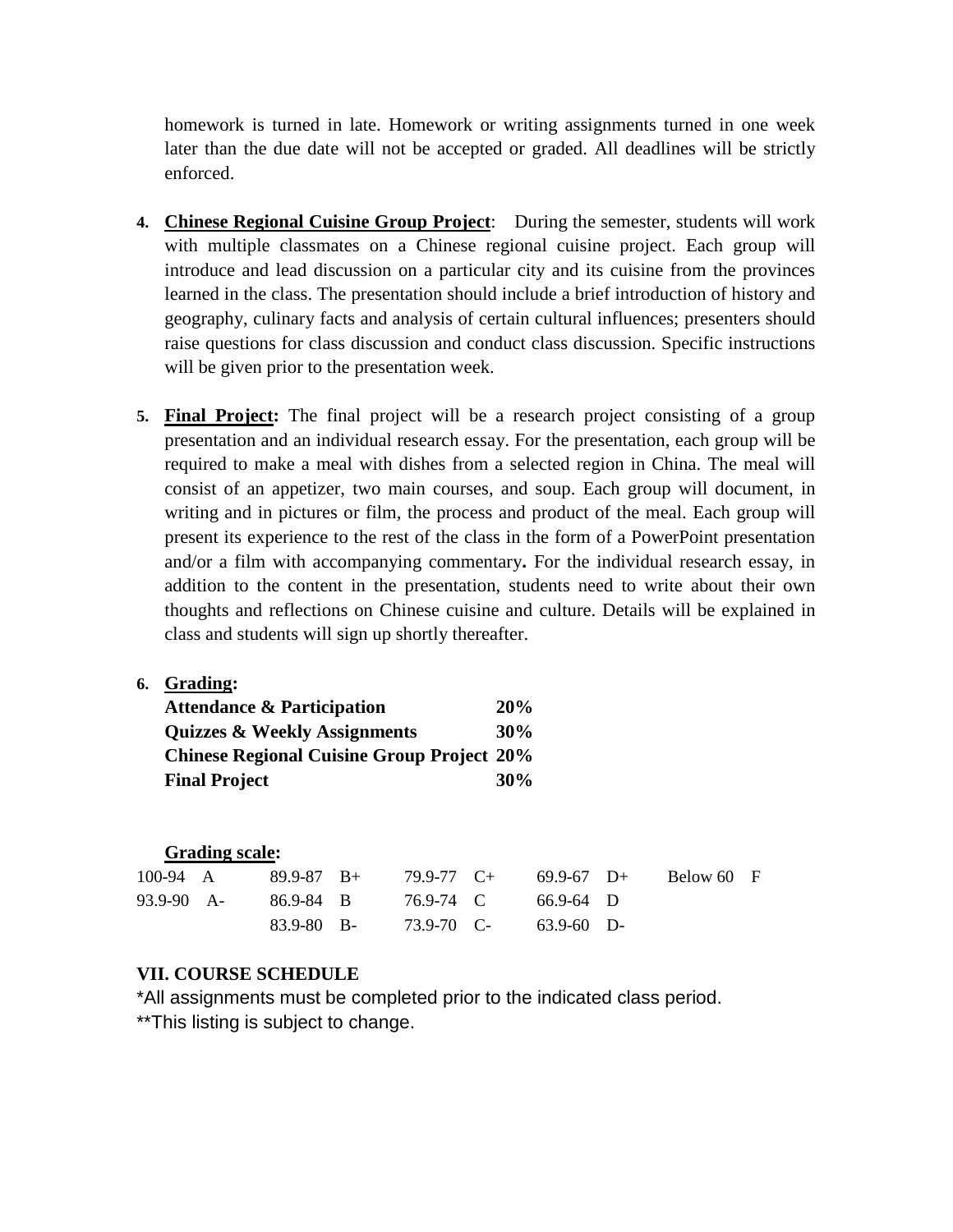| Week &        | <b>Topics</b>                      | <b>Readings &amp; Video Links</b>                                                |
|---------------|------------------------------------|----------------------------------------------------------------------------------|
| <b>Dates</b>  |                                    | (All links and PDF articles in D2L Content)                                      |
| WEEK 1        | • Introduction                     | China in 10 Minutes:                                                             |
| 01/21-01/23   |                                    | • Chinese History (before http://www.youtube.com/watch?v=1TWY8ityNPk&feature=rel |
|               | Opium War 1840)                    | ated                                                                             |
|               |                                    | PDF File "Chinese History—Chinese & English"                                     |
|               |                                    |                                                                                  |
| <u>WEEK 2</u> | • Chinese Geography                | PDF File "Chinese Geography—Chinese & English"                                   |
| 01/28-01/30   | • Chinese Culinary                 | Textbook                                                                         |
|               | Culture                            | P10-11 Culinary Basics                                                           |
|               |                                    | P12-16 Chinese Culinary Culture                                                  |
|               | • Chinese Culinary                 | Religion in China:                                                               |
|               | Philosophy and                     | http://www.sacu.org/religion.html                                                |
|               | Religions                          | Textbook                                                                         |
|               |                                    | P244-245 Chinese-style Buddhism                                                  |
|               |                                    | P284-285 Belief in the Gods in Modern Hong Kong                                  |
| WEEK 3        | • Chinese Cooking                  | Movie: The proud of Mei Long Town                                                |
| 02/04-02/06   | <b>Techniques and Dining</b>       | Textbook                                                                         |
|               | Etiquettes                         | P16 Cooking                                                                      |
|               |                                    | P276-279 Eating Habits and Opportunities                                         |
|               | • Regional Cuisine:                | Textbook                                                                         |
|               | North                              | P38-39 Beijing's Cuisine                                                         |
|               | -Beijing                           | P40-41 Peking Duck                                                               |
|               | -Shandong                          | P70-79 The Cradle of the Imperial Cuisine                                        |
|               |                                    | P92-93 Fish and Seafood                                                          |
|               |                                    | Video: A Bite of China 5                                                         |
| <b>WEEK4</b>  | • Regional Cuisine: North Textbook |                                                                                  |
| 02/11-02/13   | -Heilongjiang                      | P438-447 The Cuisine of Heilongjiang                                             |
|               |                                    | P448 Meat Feast                                                                  |
|               |                                    | P44-45 Dumplings                                                                 |
|               |                                    | P458-459 Jiaozi                                                                  |
|               |                                    | P460-461 Cereal Crop                                                             |
|               |                                    | P462-463 Cabbage                                                                 |
|               | Regional Cuisine: South Textbook   |                                                                                  |
|               | -Fujian                            | P182-186 Fujian Cuisine                                                          |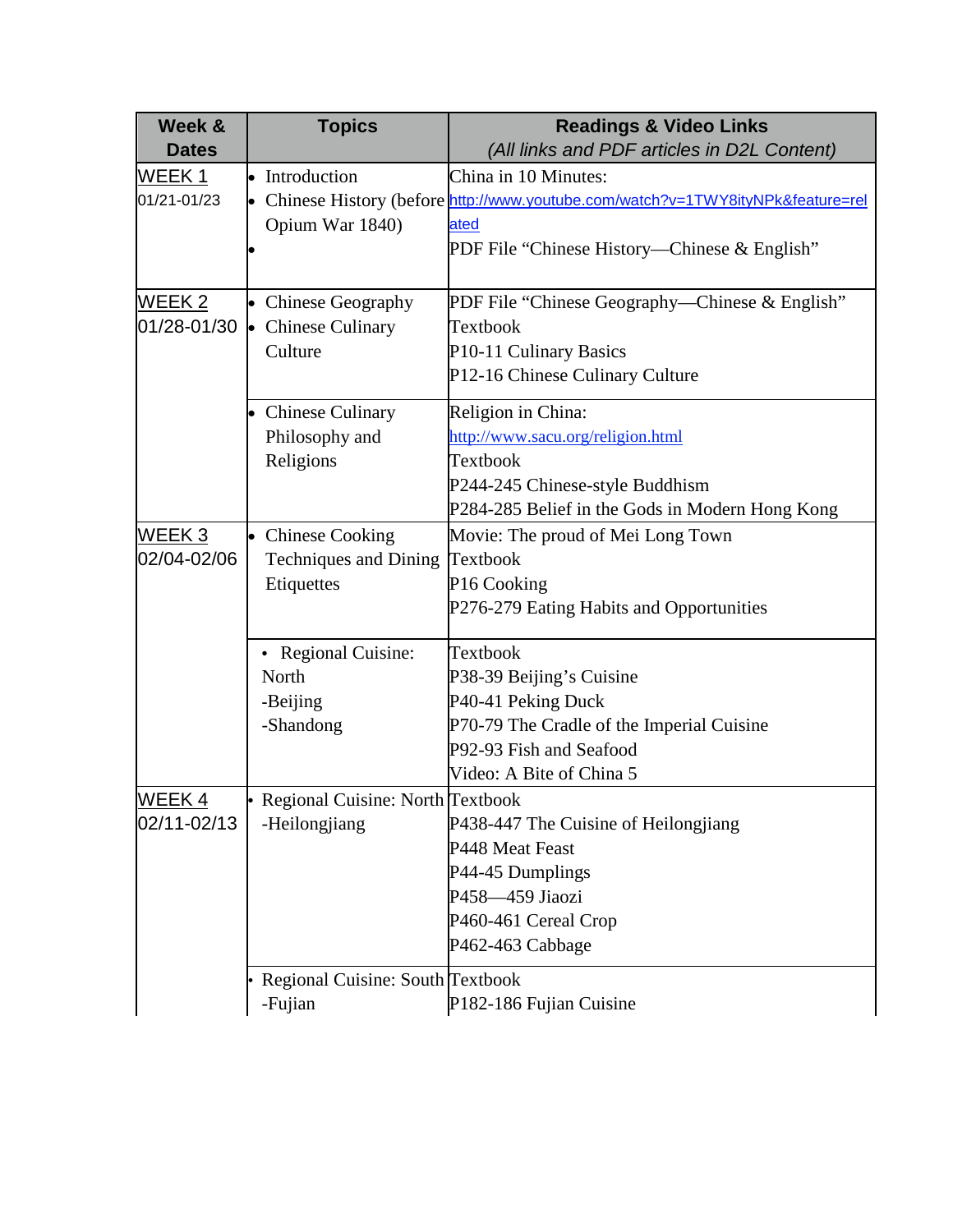| Week &            | <b>Topics</b>                    | <b>Readings &amp; Video Links</b>                     |
|-------------------|----------------------------------|-------------------------------------------------------|
| <b>Dates</b>      |                                  | (All links and PDF articles in D2L Content)           |
|                   |                                  | P188-189 Soup                                         |
|                   |                                  | P200-201 The Sweet Fruits of Fujian                   |
|                   |                                  | P202-203 Delicacies-A Source of Pleasure and Prestige |
|                   |                                  | P208-211 Chinese Mushrooms                            |
|                   |                                  | P212-213 Bamboo                                       |
|                   |                                  | Video: A Bite of China 1                              |
| <u>WEEK 5</u>     | Regional Cuisine: South Textbook |                                                       |
| 02/18-02/20       | -Guangdong                       | P214-225 Introduction of Guangdong and Cuisine        |
|                   | -Hong Kong                       | P226-227 Specialty from Guangdong                     |
|                   | -Macau                           | P230-233 Bizarre Cantonese Delicatessen               |
|                   |                                  | P236-239 Yum Cha and Dim Sum                          |
|                   |                                  | P246-247 Sustainable eco-trend?                       |
|                   |                                  | P248-249 Chaozhou Cuisine                             |
|                   |                                  | Video: A Bite of China6                               |
|                   |                                  | P252-253 Substantial, tasty Hakka Cuisine             |
|                   |                                  | Textbook                                              |
|                   |                                  | P258-265 Introduction of Hong Kong                    |
|                   |                                  | P266-269 The Hong Kong Cuisine                        |
|                   |                                  | P298-299 Macau's Culinary Heritage                    |
|                   |                                  | P304-305 Sweet and Spicy Sausage                      |
|                   |                                  | P310-311Macau's Sweet Desserts                        |
|                   |                                  | Video: A Bite of China 6                              |
| WEEK <sub>6</sub> | • Regional Cuisine: East         | <b>Textbook</b>                                       |
| 02/25-02/27 -     | Jiangsu                          | P99-101 Introduction of Jiangsu and Nanjing           |
|                   | Shanghai                         | P102-103 Jiangsu Cuisine                              |
|                   |                                  | P106-107 Between Suzhou and Lake Tai                  |
|                   |                                  | P108-109 Chinese gardens                              |
|                   |                                  | A Bite of China 5<br>Video                            |
|                   |                                  | P121-123 Introduction of Shanghai                     |
|                   |                                  | P124-127 Shanghai cuisine and delicacies              |
|                   |                                  | P130-131 Xiaolongbao                                  |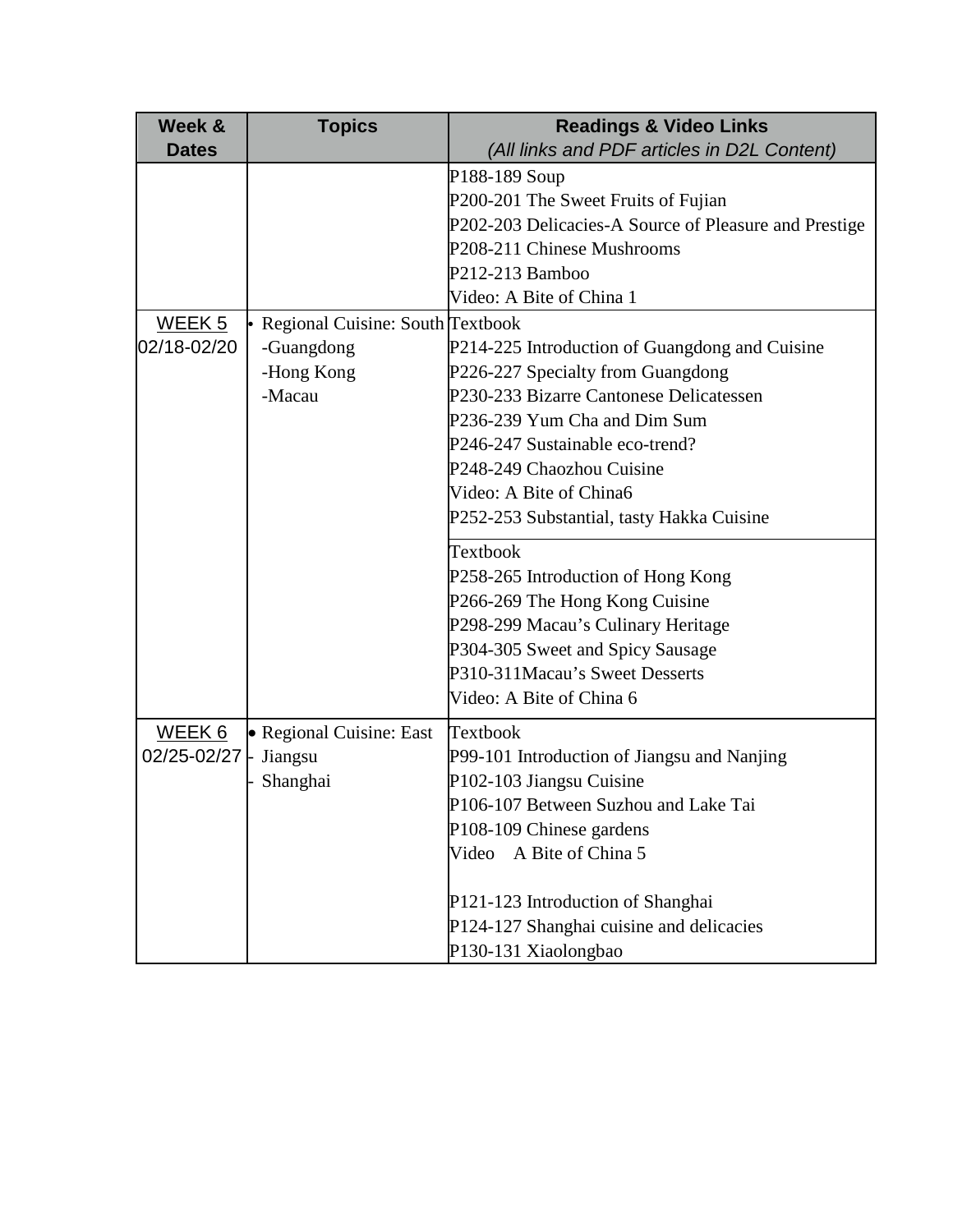| Week &            | <b>Topics</b>                     | <b>Readings &amp; Video Links</b>                            |  |  |
|-------------------|-----------------------------------|--------------------------------------------------------------|--|--|
| <b>Dates</b>      |                                   | (All links and PDF articles in D2L Content)                  |  |  |
|                   | • Regional Cuisine: East          | Textbook                                                     |  |  |
|                   | Anhui                             | P142-146 Introduction of Anhui and cuisine                   |  |  |
|                   | Zhejiang                          | P154-157 Delicacies of Anhui cuisine                         |  |  |
|                   |                                   | P163-167 Introduction of Zhejiang and cuisine                |  |  |
|                   |                                   | P176-177 Zhejiang specialties                                |  |  |
|                   |                                   | P180-181 Jinhua ham                                          |  |  |
|                   |                                   | A Bite of China5                                             |  |  |
| WEEK <sub>7</sub> | • Regional Cuisine: West Textbook |                                                              |  |  |
| 03/04-03/06 -     | Yunnan                            | P317-321 Introduction of Yunnan                              |  |  |
|                   | Hunan                             | P322-323 Yunnan's culinary diversity                         |  |  |
|                   | <b>Sichuan</b>                    | P324 Silk smooth-rice noodles                                |  |  |
|                   |                                   | P330-333 The Yi and the Bai                                  |  |  |
|                   |                                   | P340-341 Xishuangbanna-home of the Dai                       |  |  |
|                   | 03/06 11:59pm                     | P336-337 Specialties of Yunnan                               |  |  |
|                   | <b>Midterm presentation</b>       |                                                              |  |  |
|                   | outline submission due            | P345-347 Introduction of Hunan and cuisine                   |  |  |
|                   |                                   | P350-351 Shaoshan—in memoriam Mao                            |  |  |
|                   |                                   | P354-355 Hunan specialties                                   |  |  |
|                   |                                   | P360-361 The versatile egg                                   |  |  |
|                   |                                   |                                                              |  |  |
|                   |                                   | P365-371 Introduction of Sichuan and cuisine                 |  |  |
|                   |                                   | P388-389 Hotpot                                              |  |  |
| WEEK 8            |                                   | <b>Presentation Week on Chinese Regional Cuisine</b>         |  |  |
| 03/11-03/13       |                                   |                                                              |  |  |
|                   |                                   | 03/10 11:59pm Midterm presentation PowerPoint submission due |  |  |
| WEEK <sub>9</sub> |                                   |                                                              |  |  |
| 03/25-03/27       |                                   | <b>Spring Break</b>                                          |  |  |
|                   |                                   | 16-23 Mar                                                    |  |  |
| <b>WEEK 10</b>    | • Learn how to cook               | <b>Textbook</b>                                              |  |  |
|                   | • Potluck                         | P192-193 Sauces that tickle the Chinese palate               |  |  |
|                   |                                   | Watch videos of cooking demonstration                        |  |  |
|                   |                                   | Students will prepare food home and bring the dishes to      |  |  |
|                   |                                   | class.                                                       |  |  |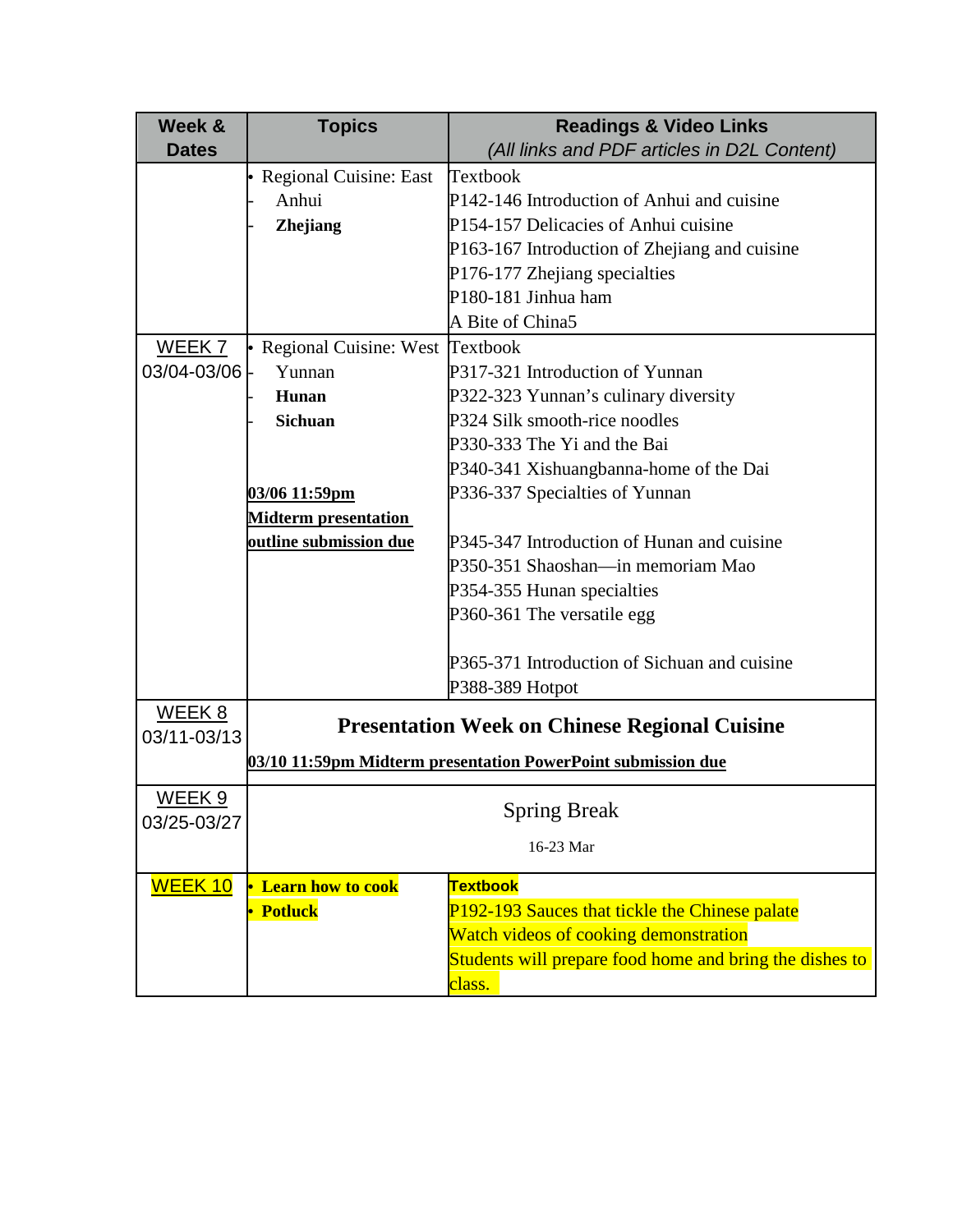| Week &                     | <b>Topics</b>              | <b>Readings &amp; Video Links</b>             |
|----------------------------|----------------------------|-----------------------------------------------|
| <b>Dates</b>               |                            | (All links and PDF articles in D2L Content)   |
| <b>WEEK 11</b>             | <b>Chinese Cuisine and</b> | Video: Chinese festivals                      |
| 04/01-04/03                | <b>Festivals</b>           | Textbook                                      |
|                            | <b>Symbolic Food</b>       | P286-289 Spring Festival and Moon Festival    |
|                            |                            | P312-313 Dragon Dances and Easter Eggs        |
|                            |                            | P282-283 Giving luck a Helping Hand           |
|                            |                            | P170-173 Chinese wedding and wedding recipes  |
|                            |                            |                                               |
| <b>WEEK 12</b>             | <b>Staple Food</b>         | PDF file-Staple food                          |
| 04/08-04/10 $\cdot$ Snacks |                            | Textbook                                      |
|                            |                            | P356-357 Rice buying made easy                |
|                            |                            | P396-397 Noodles, beef and lamb—Gansu cuisine |
|                            |                            | P400-401 Noodles—a national treasure          |
|                            |                            | P60-61 Snacks at Beijing's night market       |
|                            | <b>Vegetarian Food in</b>  | Textbook                                      |
|                            | <b>China</b>               | P198-199 Vegetarian Cuisine in China          |
|                            |                            | P382-383 Soybeans                             |
|                            |                            | P384-385 Tofu                                 |
|                            |                            |                                               |
| <u>WEEK 13</u>             | <b>Chinese Medicine</b>    | <b>Movie-Deadly Delicious</b>                 |
| 04/15-04/17                | <b>Cuisine</b>             | Movie-Eat Drink Man Woman                     |
|                            |                            |                                               |
|                            |                            |                                               |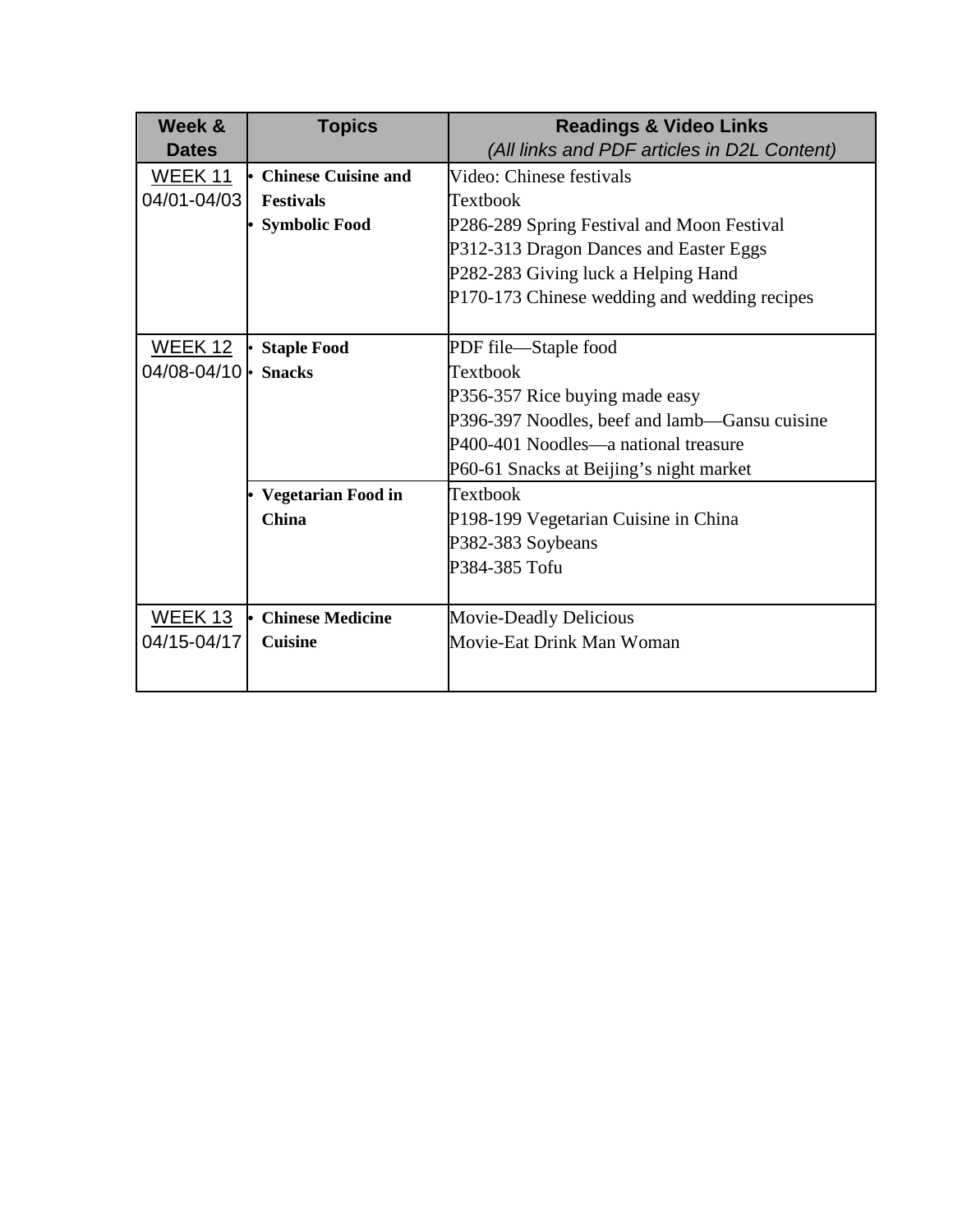| Week &         | <b>Topics</b>                 | <b>Readings &amp; Video Links</b>                     |
|----------------|-------------------------------|-------------------------------------------------------|
| <b>Dates</b>   |                               | (All links and PDF articles in D2L Content)           |
| <b>WEEK 14</b> | <b>Chinese Food Safety</b>    | Chinese food safety NY Times:                         |
| 04/22-04/24    |                               | http://topics.nytimes.com/top/news/international/cou  |
|                |                               | ntriesandterritories/china/food-safety/index.html     |
|                |                               | A decade of Chinese food safety                       |
|                |                               | http://www.chinadialogue.net/article/show/single/en/  |
|                |                               | 5083-A-decade-of-food-safety-in-China                 |
|                |                               | From Milk to Peas, a Chinese Food-Safety Mess         |
|                |                               | http://rendezvous.blogs.nytimes.com/2012/06/21/fro    |
|                |                               | m-milk-to-peas-a-chinese-food-safety-mess/            |
|                |                               | Will China's New Food-Safety Laws Work?               |
|                |                               | http://www.time.com/time/world/article/0,8599,1882711 |
|                |                               | ,00.html                                              |
|                |                               | China Establishes 5-Year Food Safety Plan, Vows       |
|                |                               | <b>Harsher Penalties</b>                              |
|                |                               | http://www.foodproductdesign.com/news/2012/06/china   |
|                |                               | establishes-5-year-food-safety-plan.aspx              |
| <b>WEEK 15</b> | Chinese Tea and Wine Textbook |                                                       |
| 04/29-05/01    |                               | P50-51 Peking opera and tea house                     |
|                |                               | P116-117 Exquisite tea service—pots from Yixing       |
|                |                               | P148-149 Teatime-Qimen                                |
|                |                               | P174-175 Silver needles and black dragons             |
|                |                               | P206-207 The Wild Wuyi Mountains                      |
|                |                               | P240-241 Aromatic Jasmine Tea                         |
|                |                               | P325 Pu-erh tea                                       |
|                |                               | P378-379 Tea house—a mirror of society                |
|                |                               | Video-Chinese tea                                     |
|                |                               | P80-81 Pure luxury—wine-drinking in China             |
|                |                               | P82-83 Qingdao                                        |
|                |                               | P158-159 Chinese drinking games                       |
|                |                               | P178-179 Firewater et al—Chinese spirits              |
|                |                               | P334-335 Coffee and tobacco                           |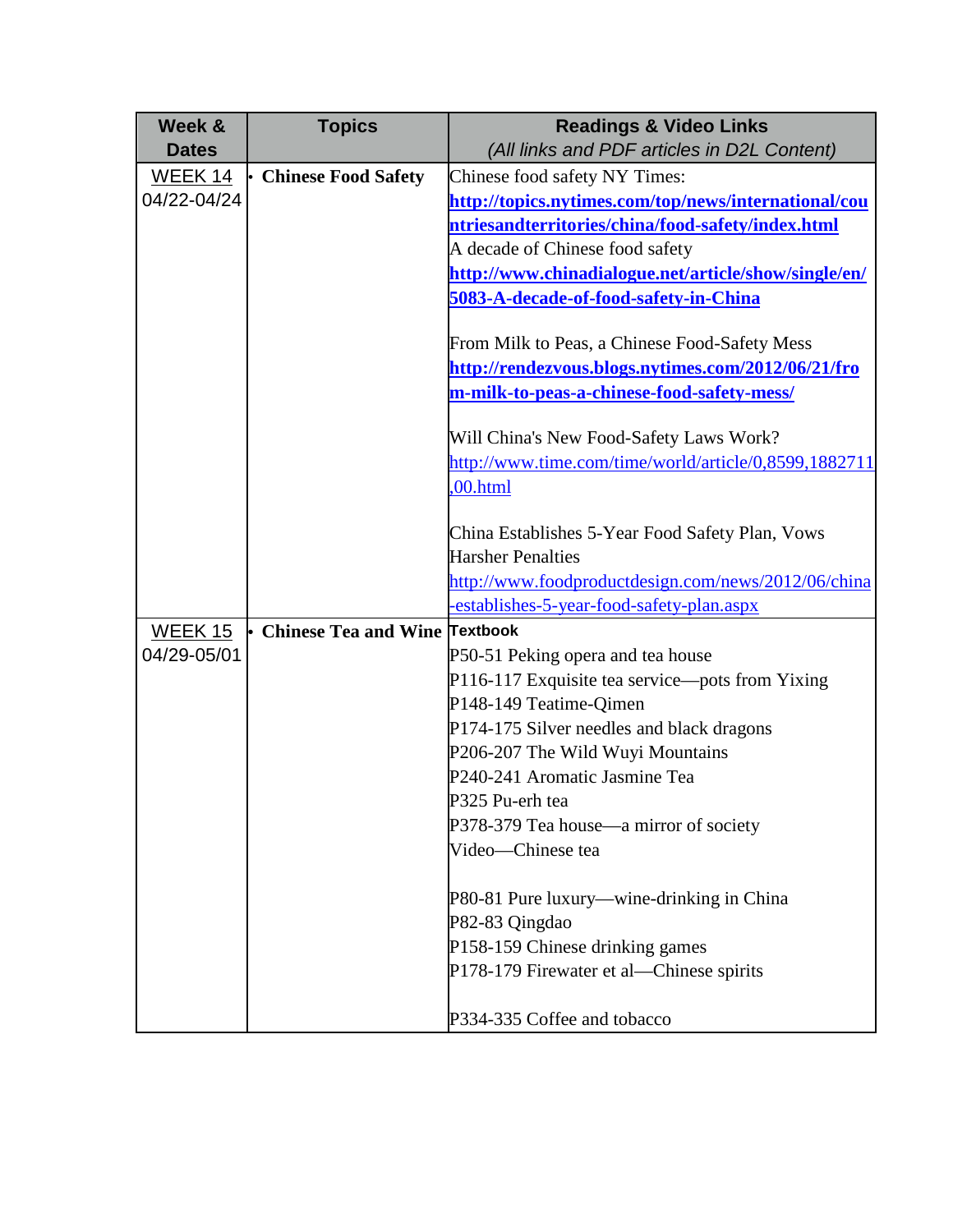| <b>Readings &amp; Video Links</b>                                  |
|--------------------------------------------------------------------|
| (All links and PDF articles in D2L Content)                        |
|                                                                    |
|                                                                    |
| <b>FINAL PRESENTATIONS</b>                                         |
| 05/05(Monday) 11:59pm final presentation PowerPoint submission due |
| 05/09 11:59pm final paper outline submission due                   |
|                                                                    |
| <b>FINAL PAPER DUE</b>                                             |
|                                                                    |
|                                                                    |

# **VIII. ADDITIONAL INFORMATION**

#### **Academic Honesty:**

We will spend time in class discussing academic honesty, and its converse, plagiarism, which will not be tolerated in this class. Plagiarism has serious consequences for students in the university community.

The university and the program take disciplinary action when a student is discovered to have used someone else's work as their own. Refer to

[http://www4.uwm.edu/Acad\\_Aff/policy/uws14facdoc1686.pdf](http://www4.uwm.edu/Acad_Aff/policy/uws14facdoc1686.pdf) for more information.

### **Student Accessibility Center:**

If you work with an advisor at the Student Accessibility Center, please send your VISA to us. If you are concerned that you may have a learning disability, visit the SAC office in 112 Mitchell Hall. Computer technologies can sometimes accommodate disabilities; it is your responsibility to provide for your own equipment to meet your needs in this regard, where possible. Be sure to consult with the advisors at the Student Accessibility Center before you contact us with any related concerns.

#### **Personal Notifications:**

If there are any accommodations that would make your performance in the class more comfortable and successful, please make an appointment to meet with your teacher. While we must adhere to course policies, we will gladly engage in dialogue to find the best way to accommodate the needs of all students.

#### **Addendum:**

FLL subscribes to UWM policies on students with disabilities (ADA), accommodations for religious observances, academic misconduct, complaint procedures, grade appeals, sexual harassment, attendance and safety. A more complete description of these policies can be seen on the FLL bulletin boards in the lobby of the 8th floor of Curtin Hall.